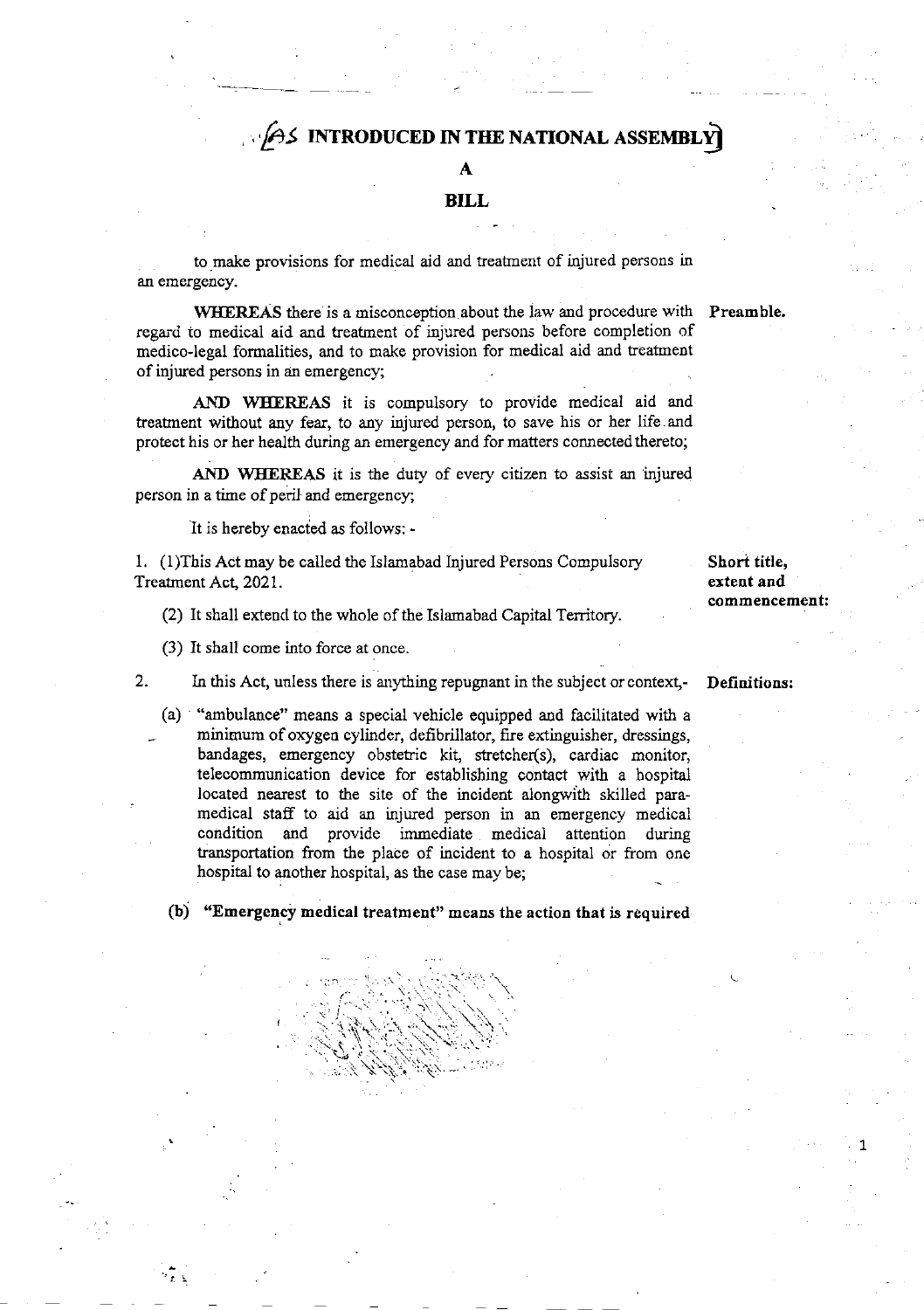to. be taken, for the stabilization of an injured person and the rendering of such further medical treatment as may be necessary, for the purpose of preventable death or aggravation of the emergency medical condition of the injured person including but not limited to administering of medication and undertaking surgical operations;

 $\mathcal{E}$ 

2

- (c) "Court" means the Court of Session in the Islamabad capital territory;
- (d) "denial of compulsory medical treatment" means the refusal or failure of a hospital to provide compulsory medical treatment as necessitated by the provisions of this Act;
- (e) "Health Authority" means the Islamabad Heaithcare Regulatory Authoriry;
- (f) "doctor" means a medical practitioner registered under the Pakistan Medica] Commission Act 2020;
- (g) "ernergency medical condition" means the health condition of an inj ured person which requires immediate medical aftention and/or compulsory medical treatment and denial of which is likely to endanger the health of an injured person or cause the death of an injured person;
- (h) "C,overnmenf' means the Federal Government of Pakistan;
- (i) "C;overnment hospital" means and includes all Govemment hospitals . operating in the Islamabad Capital Territory;
- 0) "hospital" means Govemment hospital and/or private hospital;
- (k) "injured person" means a person injured due to a traffic accident, assault or any other cause and who has an emergency medical condition and in need of medical care;
- (l) "yrrivate hospital" means any private hospital as notified by the Capital Development Authority from time to time for the purposes of this Act; and
- (m) "nrles'' means rules made under this Act.

3.(l) Where aa injured person is brought to a hospital, such injured person shall be provided with compulsory medical treatment without any delay, on a priority basis, without complying with medico-legal formalities or demanding payment prior to the administering of compulsory medical treatment.

 $(2)$  It shall be the duty of the hospital to provide compulsory medical treatment to the injured person.

(3) Nc hospital or doctor shall demaad any payment for providing compulsory medical treatment or such other medical assistance as may be required to be administered to the injured person, if such injured person is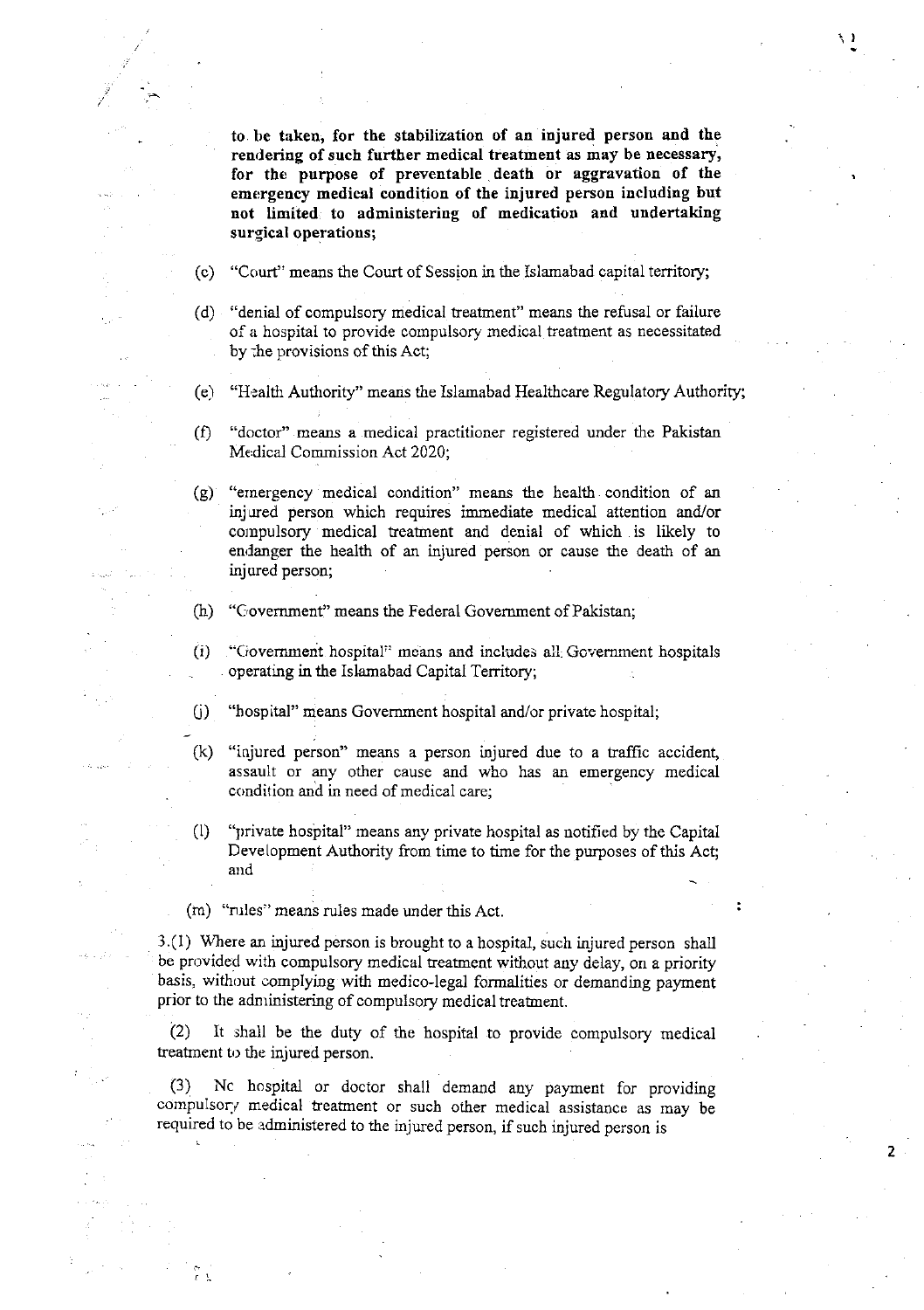unable to make the payment, the cost of the compulsory medical treatment in such cases shall be bome by the concerned hospital:

Provided that the Islamabad Healthcare Regulatory Authority/Capital Development Authority shall indemnify the private hospital in respect of the cost incurred by such hospital in stabilizing the condition of the injured person:

Provided further that the injured person shall be shified to <sup>a</sup> Govemment hospital immediately upon stabilization of his or her condition:

Provided further that the injured person after stabilization of his or her condition, if he or she so chooses, may remain in the private hospital subject to paying the charges of such hospital.

Explanation.-For the purposes of tbis section, "cost" means the amount'which is spent by the hospital in treating a particular injury patient

4. Where an injured person requires compulsory medical treatment, the doctor attending the injured person shall not wait to obtain the consent of any person before administering the required compulsory medical treatment, if there is apprehension of delay in obtaining such consent and such delay is likely to harm the condition of the injured person.

5. ft shall be mandatory for hospitals to have and maintain atleast two (2) fully equipped and functioning ambulances stationed ai the hospital premises at all times or such other number of ambulances as instructed by the IHRA/CDA from time to time and to ensure that all such ambulances are also equipped with a list of all hospitals as instructed by the IHRA/CDA from time to time.

6. No police officer or any other officer of a law enforcement agency shall interrupt or interfere with the administering of compulsory medical treatment or seek to interrogate an injured person while he or she is receiving compulsory medical treatment in a hospital:

Provided that such interrogation shall not take place until the condition of the injured person as determined by the treating Doctor is out of danger or without the permission of the concerned hospital where the injured person is being treated.

7. (1) An injured person shall not be shifted to another hospital unless the compulsory medical treatment required cannot be provided at the hospital due to inadequate medical facility and such reasons shall be recorded in writing by the hospital:

Provided that where an injured person cannot be provided with compulsory medical treatmeot at a hospital in view of inadequate medical facilities, such hospital shall at its own cost and expense arange for the transfer of the injured person in an ambulance to the nearest hospital which, in its opinion, has the necessary facilities for admiristering the compulsory medical treatment, along with a copy of the complete record of the injured person's medical history if such information has been obtained.

Consent of relatives not required in certain cases:

Eospitals to be fully equipped:

Non-interference by the police.

Shifting of an injured person to another hospital:

3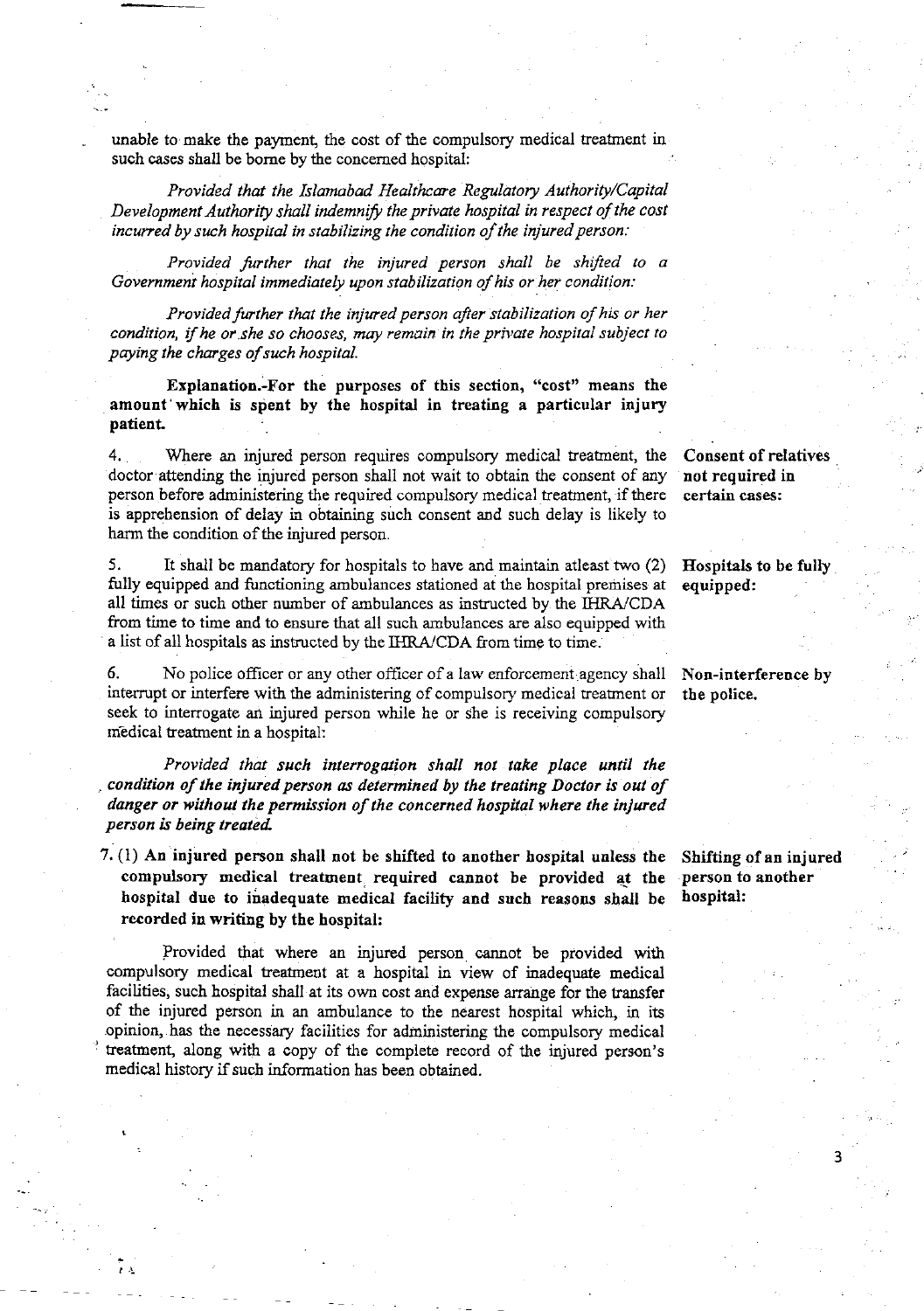(2) The record referred to in sub-section (1), once handed over to the management of the hospital to which such injured person is shifted, shall be maintained by such hospital and a copy thereof shall be retained by the minagement of the hospital. The in-charge of both hospitals shall be responsible for ensuring that such record is kept in safe custody where it cannot be tampered with.

(3) Where it is determined by the hospital that an injured person required to be shifted as provided under sub-section (1) cannot be so shifted without immediate medical attention, such injured person shall not be shifted to ar,other hospital, unless he or she is accompanied by a doctor or a member of the nursing staff of the hospital.

Under no circumstances, an injured person shall be taken to a police station or any medico-legal procedure be commenced or undertaken before the necessary compulsory medical treatment has been fully provided to such person.

9. (1)Any person who brings an injured person to a hospital and/or the hospital staff who treat the injured person shall not be harassed by any person including a police officer or officer of a law enforcement agency.

(2) The hospital to which the injured person is brought shall note down the helping person's name, address, and telephone number and obtain a copy of his/her Computerized Nationality Identity Card within three days, if the same is not immediately available, or any other proof of identity to the satisfaction of the hospital.

 $10.$  - In addition to and not in derogation of the provisions of any other law, Penalty. for the time being ir. force, whoever contravenes or violates the provisions of this Act, shall be punishable with imprisonment which may extend to three years or fine which shall not be less thar rupees five hundred thousand, or with both.

t1. (1) Notwithstanding anything contained in any other law for the time being in force, the violation or contravention of the provisions of this Act, shall be triable by the Court of Session on receipt of a written inquiry from Islamabad Healthcare Regulatory Authority.

Provided that any persou aggrieved by the AcVOmission of the Hospital shall lodge a complaint within seven days and the same shall be decided by the Islamabad Healthcare Regulatory Authority within sixty days.

(2) All offences under this Act shall be non-cognizable.

(3) The Court at any stage of the proceedings may direct the police to arrest the accused.

The injured person not to be taken to apolice station,

)

Eospital Staff & the person bringing the injured person to hospital not to be harassed.

Cognizance of offence.

4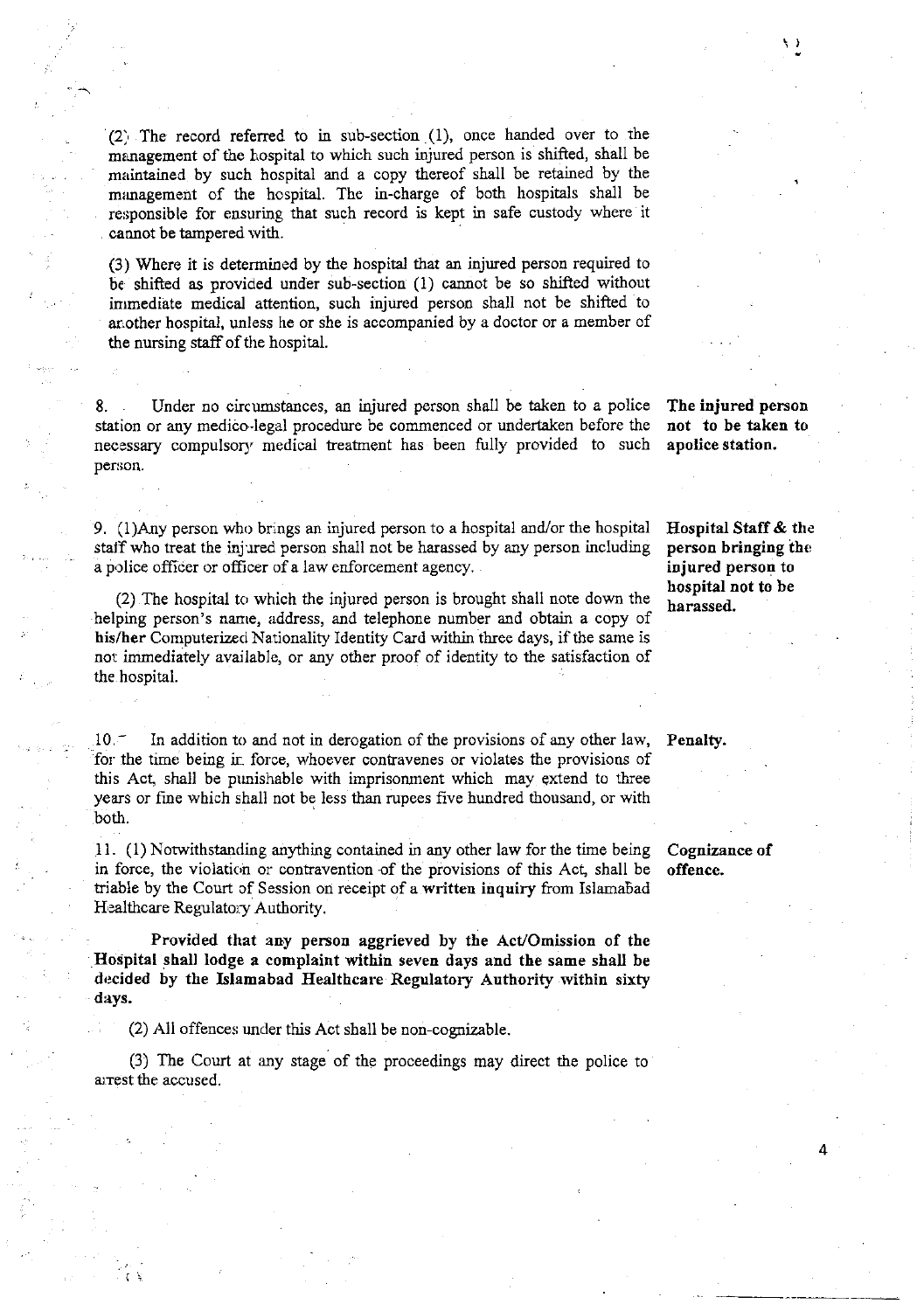12. The Code of Criminal Procedure, 1898 (Act No. V of 1898) and the Code of Criminal Qanun-e-Shahadat Order, 1984 (P.O. No. 10 of 1984), shall mutatis mutandis apply to the proceedings under this Act.

## Procedure and Qanuu-e.Shehadat Order to apply.

13. No Court inferior to that of the Session Court shall have jurisdiction to Trial of cases. try cases under this Act.

14. An appeal against the final order of the Court of Session shall lie to the Appeal. High Court of Islamabad within (30) thirty days of the passing of such order.

15. Every hospital shall maintain a separate register containing the Maintenance of following information in accordance with the provisions of this Act:

- (a) name, address and CNIC/any proof of identity of the injured person;
- (b) date, time and place of incident;
- (c) natue of injuries sustained and other relevant details;
- (d) statement of written refusal of an injured person or his or her guardian(s) or relative(s), as the case may be,. to receive compulsory medical teatment;
- (e) details of the person who brought the injured person;
- (f) details of compulsory medical treatment provided or refused to be provided to the injured person;

(g) details of expenditure incurred;

(h) any other details or information relevant for the purposes of this Act.

16. The hospital shall, upon the request of an injured person or his or her legal heirs, disclose and provide copies of all records and information maintained by the hospital in respect of the injured person within fourteen  $(14)$ days of the receipt of such request.

Disclosure of record and information.

17. An awareness campaign shall be regularly carried out by the Islamabad Awareness campaign. Healthcare Regulatory Authority ia cooperation with Islamabad Capital Territory Administration and other private entities to educate the public, medical professionals and police offrcers and officers of law enforcement agencies on the duties and obligations arising out of this Act.

5

records.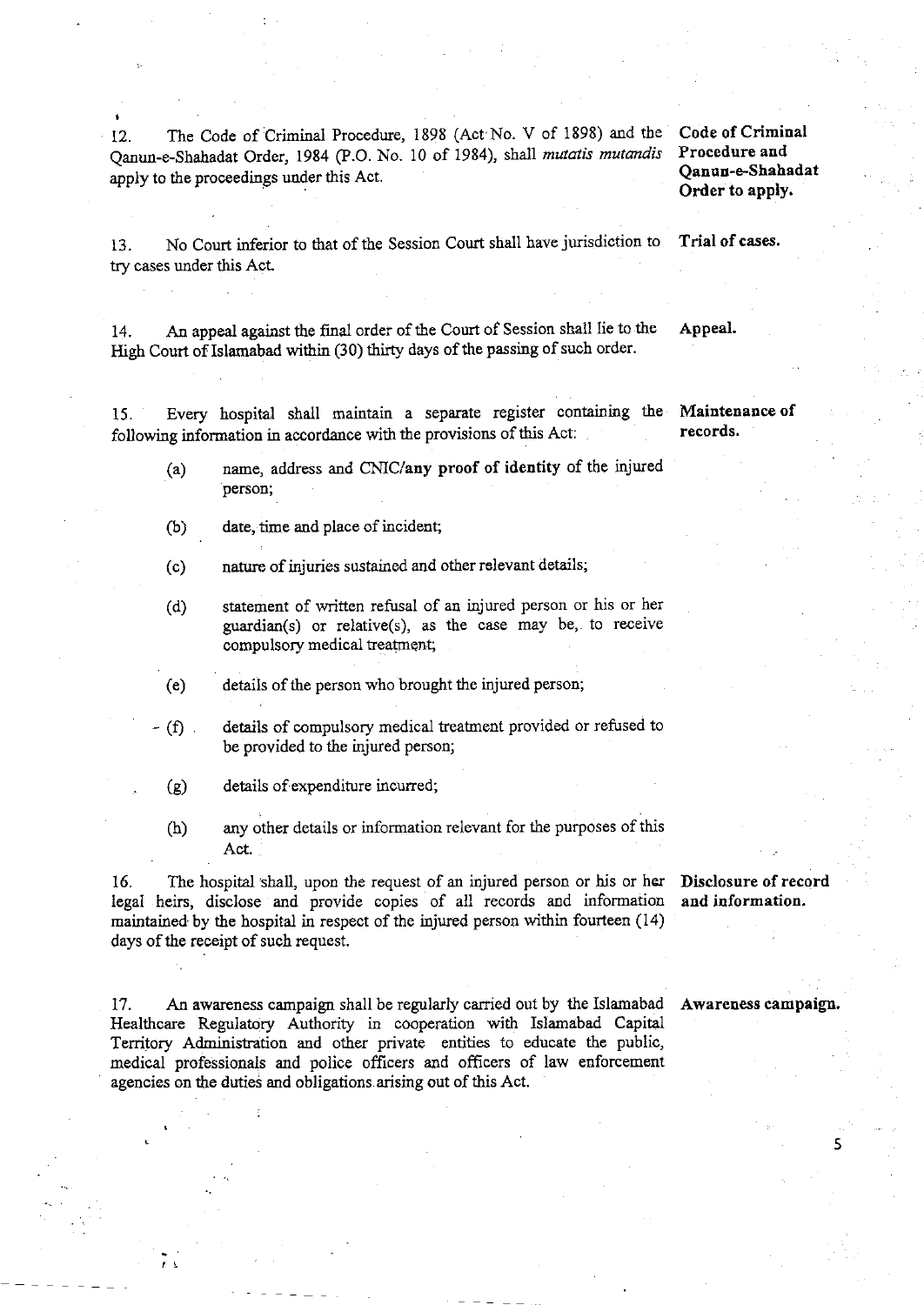18. Every hospital shall comply with the provisions of this Act and such Instructions. instructions as may be issued by the Islamabad Healthcare Regulatory from time to time to cater to any state of emergency.

19, Federal Gove:nment may make rules to carry out the purposes ofthis Act. Rules.

20. The Bill seeks to achieve the abovementioned objectives.

### STATEMENT OF OBJECTIVES AND REASONS

Keeping in view of accidents occurs, every year hundreds of injured people died due to the unavailability health services timely. The lives of masses are precious and it is necessary to be saved by providing them basic heaith services in a time of peril in which a person could be saved from losing his/her life. It is seen that private hospitals ignores or intentionally deny their services in a time of need to the injured '  $Persson -$  which ultimately Ied to the loss of life. The act will 1ed to ensure the compulsory treatment of injured persons by providing the services on priority basis at the time of immediate need and by the above mentioned will face the law made under this Act.

The bill is designed to achieve the aforesaid purpose.

Syed Agha Rafiullah>

member Mational Assembly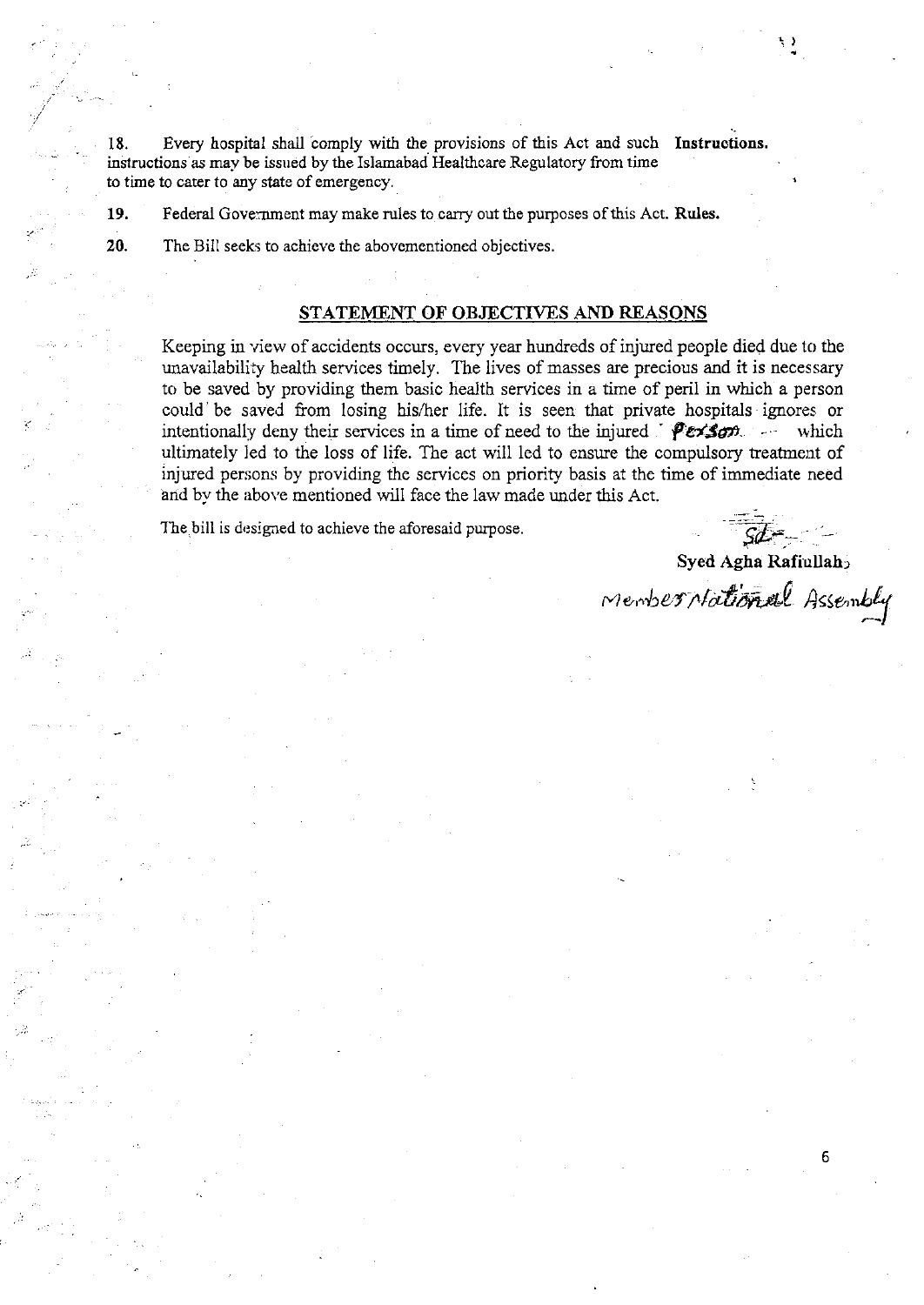[قوی اسمبلی میں پیش کر دے جب سے علیمے کے ہنگامی حالت میں زخمی افراد کو طبی امداد اور علاج معالجہ کی سہولیات کی فراہمی کے لئے احکام وضع کرنے کابل چونکہ یہ قرین مصلحت ہے کہ طب سے متعلق قانونی تقاضوں کی پیمیل سے قبل زخمی افراد کوطیی امداد اور علاج معالجہ کی فراہمی کی بابت قانون اور طریقہ کار کے بارے میں غلط فنہی کو دور کیا جائے اور ہنگامی حالت میں زخمی افراد کو طبی امداد اور علاج معالجہ کی سہولیات کی فراہمی کے لئے احکام وضع کئے جائیں؛ اور چوٹکہ کسی زخمی فرد کو، کسی خوف کے بغیر طبی امداد اور علاج معالجہ کی سہولت فراہم کرنا لاز می ہے، تاکہ اس

(مر دیرعورت) کی زندگی بجائی جاسکے اور کسی ہنگامی حالت کے دوران اس(مر دیرعورت) کی صحت کی حفاظت کی جائے اور اس سسے منسلک معاملات نمٹا نے جائیں؟ اور چو نکہ ہے ہر شہر کی کافرض ہے کہ وہ خطرے اور ہنگامی صور تحال میں زخمی فر د کی مد د کرے؛ بذريعه مذاحسب ذيل قانون وضع كياجاتائب نبه

- مخضر عنوان،وسعت ادر آغاز نفاذنه ايكٹ مذااسلام آباد زخمي افراد كالازمي علاج معالجه ايكٹ،  $(1)$  $\Box$ ا۲۰۲۱ء کے نام سے موسوم ہو گا۔ (۲) یه پورے علاقہ دارالحکومت اسلام آباد پر وسعت پذیر ہو گا۔
	-
- (الف) ''ایمبولینس'' سے مراد ہے ایک مخصوص گاڑی جو کم سے کم آسیجن سلنڈر،ڈیفیبریلیٹر ، آگ بجھانے والا آلہ ، ڈریسنگز، ببیڈیجز، ایمر جنسی آبسٹیٹرک کٹ، اسٹریچر (i)، کارڈیک مانیٹر، حادثہ کے مقام سے نزدیک ترین ہیپتال *کے ساتھ ر*ابطہ قائم کرنے کے لئے ٹیلی کمیونیکییشن ڈیوائس اور ہنگامی طبی صور تحال میں زخمی فر د کی مد د کے لئے ماہر نیم طبی عملہ سے لیس ہواور جو حاد شہ کی جگہ سے ہیپتال تک پاجو بھی صور تحال ہو ،ایک ہیپتال سے دوسرے ہیپتال تک کے لئے حمل و نقل کے دوران فوری طبی توجہ فراہم کرے؛ (پ) سنج پچامی طبی علاج "سے مرادانیااقدام ہے جو <sup>کس</sup>ی زخمی شخص کی حالت میں بہتری کے لئے اٹھایا جائے اور اپیا مزید طبی علاج جو کہ زخمی کھخص کی زندگی بچانے پااس کی ہنگامی طبی حالت کی شدت میں کی لانے کی غرض سے انجام دیناضر وری ہو بشمول دوائی دینااور جراحت کاعمل انجام دینالیکن اس تک محد و د نہیں؛ (ج) "عدالت"سے مراد علاقہ دارالحکومت اسلام آباد میں سیشن عدالت ہے؛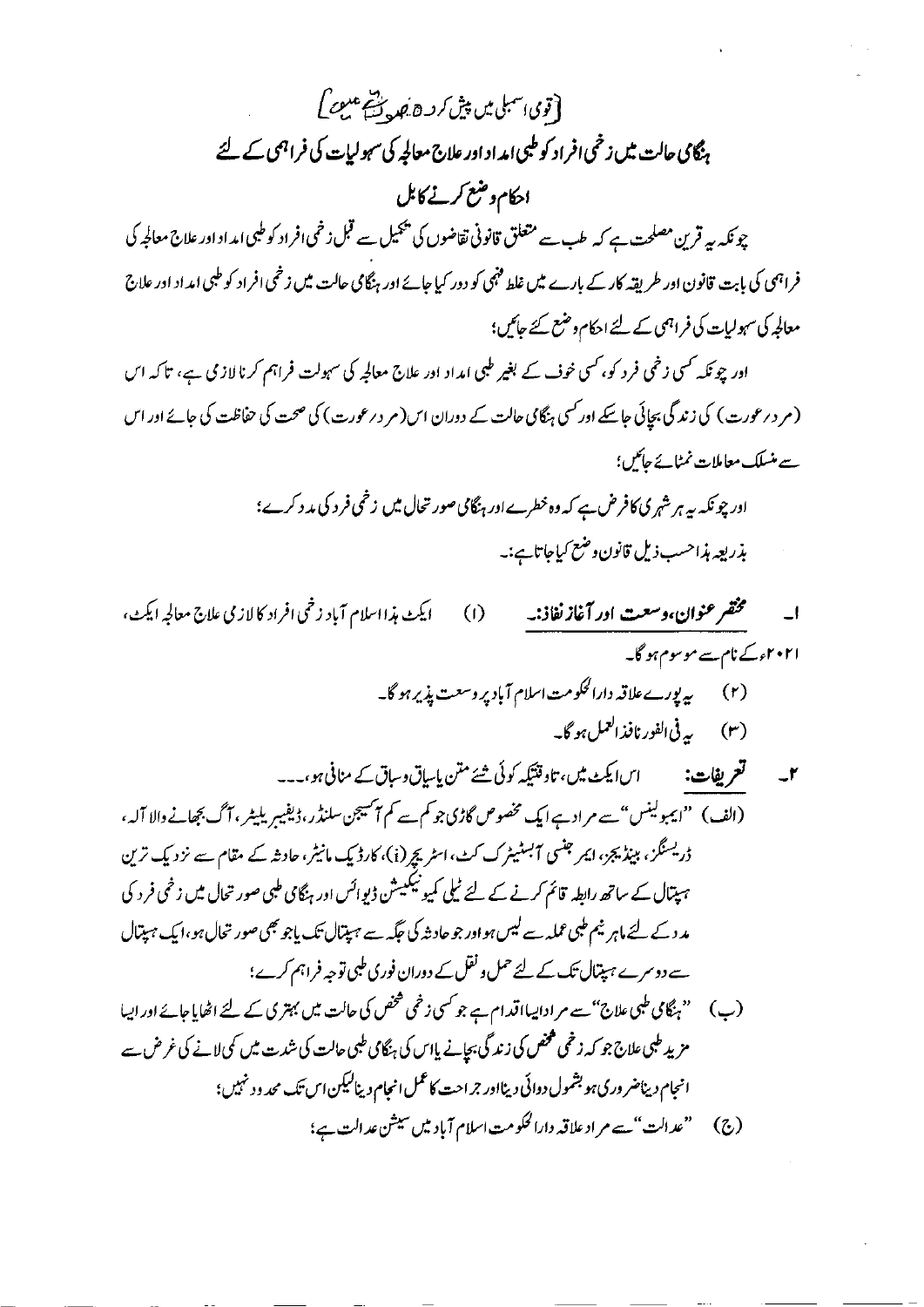<sub>جان</sub>ے گا؛

 $\sim 10^{11}$ 

 $\mathcal{L}^{(1)}$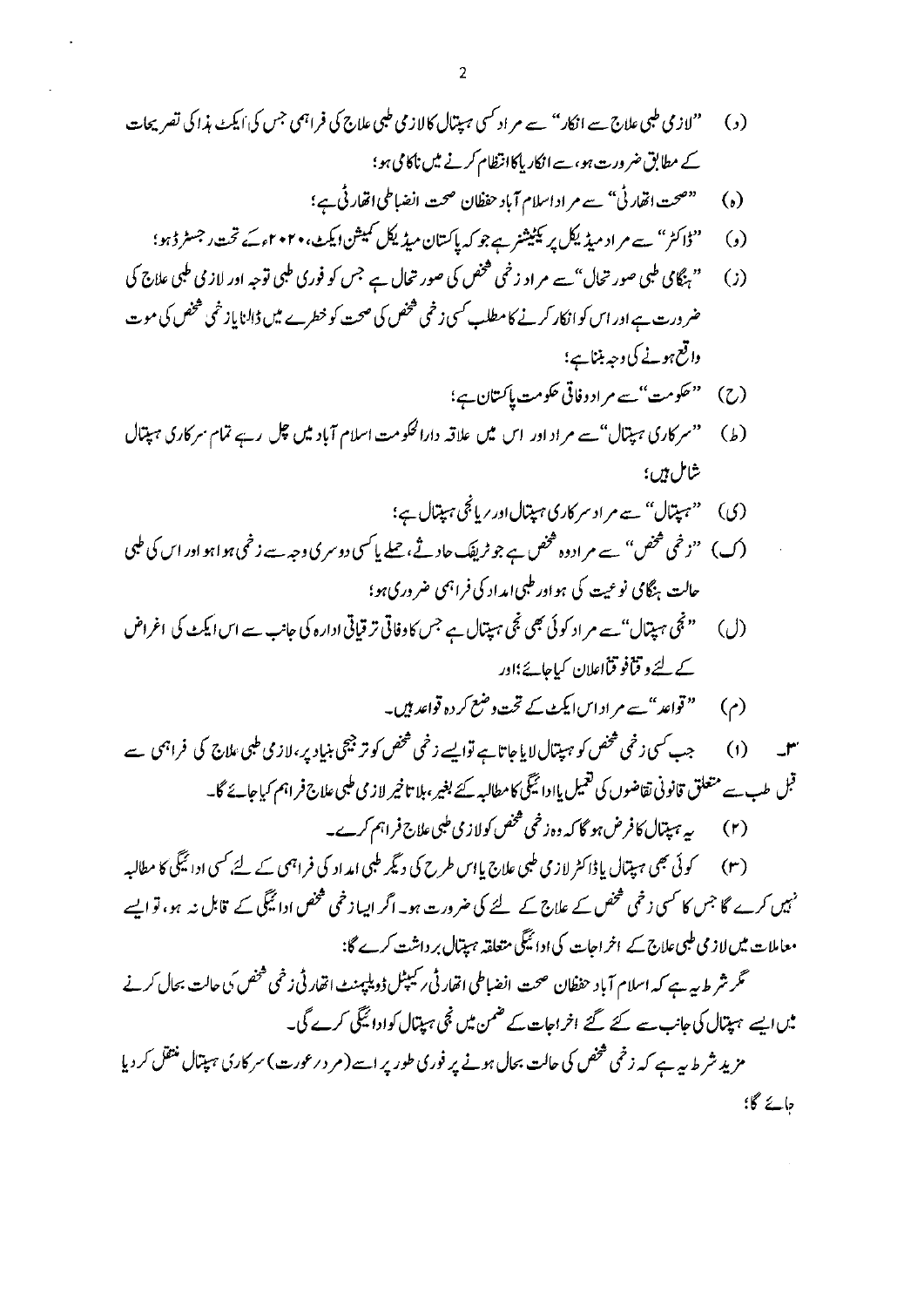اس دفعہ کی اعراض کے لئے،''لا ٹت'' سے مر اد وہ ر تم ہے، جو اس ز نمی مر یکس کے علاج میں ہیپتال کی حانب سے خرچ کی گئی ہو۔

**بعض معاملات میں رشتے داروں کی رضامند کی کی ضرورت نہیں:۔** جب <sup>س</sup>سی خخص کو لاز می طبی علاج کی  $-$ ضر ورت ہو، تو زخمی شخص کو جو ڈاکٹر خدمات فراہم کر تاہے وہ لاز پی طبی علاج کے انتظام سے قبل کسی شخص کی رضامند پی حاصل کرنے کاانتظار نہ کرے،اگر ایسی رضامند ی حاصل کرنے میں تاخیر کااندیشہ ہو اور ایسی تاخیر زخمی فحض کو نقصان پہنچاسکتی ہے۔ ھ۔ <del>ہمیتمال مکمل طور پر آراستہ ہوں:۔ ہمیتالوں کے لئے یہ لازم ہو گا کہ وہ کم سے کم دو(۲) مکمل طور پر آراستہ اور</del> فعال ایمبولینس ہر وقت ہیتال کے اعاطے میں موجود رکھیں یاو قناً فو قاARA/CDA کی جانب سے ہدایات کے مطابق ایمی دیگر ایمبولینسیں موجود ہوں اور پہ یقینی بنائیں کہ ایمی تمام ایمبولینسیں تمام ہپتیالوں کی فہرست بھی رکھتی ہوں ۔ حیسا کہ و قنافو قنا HRA/CDA کے ذریعہ ہدایات جاری کی جاتی ہیں۔

۲۔ ل**یولیس کی جانب سے عدم مداخلت:۔** کوئی پولیس آفیسر یا قانون نافذ کرنے والے ادارے کا کوئی دوسرا آفیسر لازمی طبی علاج کے انتظام کے دوران مداخلت نہیں کرے گا یا ہیپتال میں لازمی طبی علاج کے دوران زخمی فتحص سے تفتیش کرنے کی کوشش پنہ کرے گا؛

گر شر ط بہ ہے کہ ایسی تفتیش نہیں کی جاسکتی جب تک زخمی فتحص کی حالت،علاج کرنے والے ڈاکٹر کے مطابق خطرے سے باہر نہ ہو یامتعلقہ ہیپتال کی اجازت کے بغیر جہاں زخمی فمخص کا علاج کیاجار ہاہو۔

یے۔ زخمی مخض کی *کس*ی دوسرے ہ**یتال میں منتقلی:۔** (۱) کوئی زخمی خض <sup>کس</sup>ی دوسری ہیتال میں تب تک ۔<br>منتقل نہیں کیا جائے گا جب تک ہیپتال میں لازمی طبی علاج، ناکانی طبی سہولیات کی وجہ سے فراہم نہیں کیا جاتا اور ایسی وجوہات ہپتال کی جانب سے تحریر اُریکارڈ کر وائی جائیں گی۔

گر شر ط بہ ہے کہ جب کسی زخمی شخص کو ناکافی طبی سہولیات کے تناظر میں ہیتال میں لاز می طبی علاج فراہم نہیں کیاجا سکتاہو،ایسے ہیپتال اپنے ذاتی لاگت اور اخر اجات کے انتظام کے ساتھ زخمی فمخص کو قریبی ہیپتال جہاں،اس کی رائے میں لاز می طبی علاج کرنے کے لئے ضر وری سہولیات موجو د ہوں، مع زخمی فتخص کی طبی علاج کی معلومات اگر ایسی معلومات حاصل کی گئی ہوں کے ہمراہ ایمبولینس میں منتقل کرے گا۔

جائے گا، جس کو ہیپتال سنبھالے گا اور اس کی ایک نقل ہیپتال کی انتظامیہ کی جانب سے سنبھالی جائے گی۔ دونوں ہیپتالوں کا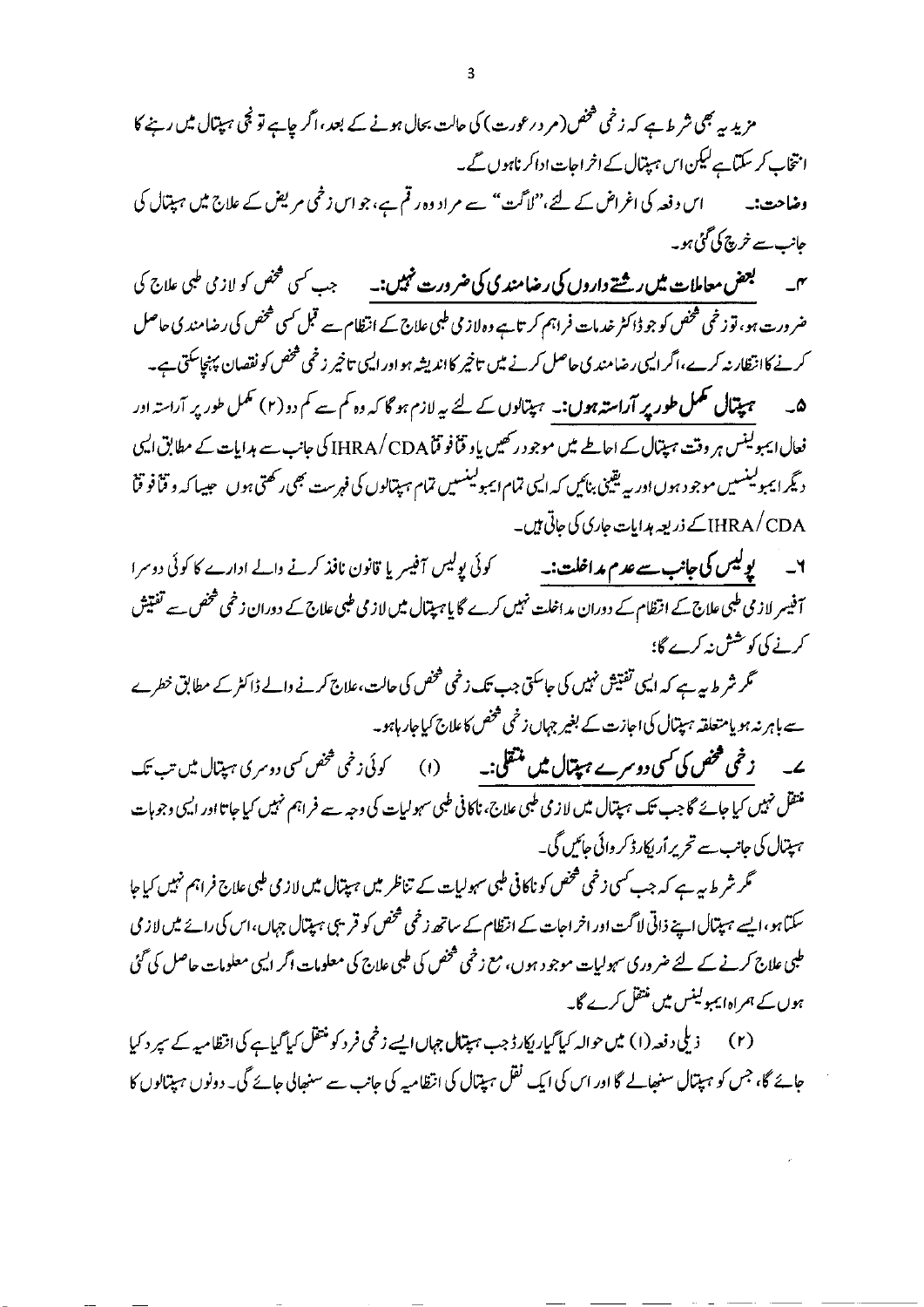انجارج اس بات کویقینی بنانے کا ذمہ دار ہو گا کہ ایسے ریکارڈ کو محفوظ ہاتھوں میں رکھا جائے گا جہاں اس میں کوئی ردوبدل نہ ہو يسكيب

ذیلی دفعہ(۱) کے تحت تصر پیچ کر دہ کے مطابق ہیتال کی جانب سے بیہ تعیین کیا جاتا ہے کہ ایک زخمی فرد کو منتقل کرناضر دری ہے، کو فوری طبی توجہ کے بغیر منتقل نہیں کیا جا سکتا، لہٰذازخمی فر د کسی دیگر ہیپتال میں منتقل نہیں کیا جائے گا تاد قتیکہ اس کے ہمراہ ہیپتال کا ایک ڈاکٹر پانر گیگ عملے میں سے کوئی ایک رکن ساتھ نہ ہو۔

<sup>م</sup>مکمل طور پر فراہمی سے قبل تھانے نہیں لے جاپاجائے گا پاکسی طبی، قانونی عمل کا آغاز پاشر وعات نہیں کی جائے گی۔

9۔ زخمی فرد کولانے والے فرد اور ہیتال *کے عملہ کو ہر*اساں نہیں کیاجائے گا:۔ (۱) کوئی فرد جو کہ <sup>س</sup>ی زخمی فرد کو ہیپتال لے کر آتا ہے اور <sup>ر</sup>یا ہیپتال کا عملہ جو کہ زخمی فرد کا علاج کر تا ہے کو<sup>س</sup>ی فرد بشمول کوئی پولیس پ<u>ا</u>لاء انفور سمنٹ ایجنسی کاافسر ہر اساں نہیں کیاجائے گا۔

(۲) ہیپتال جہاں پر زخمی فحض کولایاجاتا ہے مد د کرنے والے فر د کانام، پیډ اور ٹیلی فون نمبر کااند راج کرے گا اور اس کے کمپیوٹرازڈ قومی شاختی کارڈ کی ایک نقل تین یوم کے اندر حاصل کرے گا،اگر یہ فوری طور پر دستیاب نہ ہو، یاہپتال کے اطمینان کے لئے کوئی دیگر شاخت رکھے گا۔

فی الوقت نافذ العمل کسی دیگر قانون کی دفعات میں اضافہ کرتے ہوئے اور تخفیف نہ کرتے ۱۰ په جرمانه :په ہوئے،جو کوئی ایکٹ ہذا کی دفعات کی خلاف ورزی کرے گا وہ سزائے قید کا مستوجب ہو گا جو تین سال تک کی ہو سکتی ہے یاجرمانہ جو پانچ لا کھ روپے سے کم نہ ہو گایادونوں سزائیں۔

'ا۔ ترم **کااختیار ساعت :۔** (1) بلالحاظ اس امر کے کہ فی الوقت نافذ العمل <sup>کس</sup>ی دیگر قانون میں کچھ مذ کور ہو،ایکٹ ہذا کی دفعات کی خلاف ورزی پاتحریف کو اسلام آباد حفظان صحت انضباطی اتفار ٹی سے تحریر کی انکوائری کی وصولی یر سیشن عد الت کی جانب سے قابل ساعت ہو گا۔

گر شر ط ہہ ہے کہ ایکٹ ر ہیپتال کی فروگزاشت سے متاثرہ کوئی بھی فرد سات یوم کے اندر شکایت درج کرائے گا جس <sup>،</sup> کااسلام آباد حفظان صحت انضباطی ات<sub>ھا</sub>ر ٹی ساٹھ پوم کے اندر فیصلہ کرے گی۔

- 
- عد الت کارر وائی کے کسی بھی مر چلے میں یولیس کو ملزم کو گر فیار کرنے کی ہدایت کر پکے گی۔  $(r)$

۱۲\_\_\_ مجموعه ضابطه فوجداري اور فرمان قانون شبادت کااطلاق ہو گا:۔ \_\_\_\_ مجموعه ضابطه فوجداری، ۱۸۹۸ء(ایک تہرہ مجر یہ ۱۸۹۸ء) اور فرمان قانون شہادت، ۱۹۸۴ء(صدارتی فرمان نمبر • امجر یہ ۱۹۸۴ء)مناسب تبدیلیوں کے ساتھ ایکٹ ہذاکے تحت کارر وائیوں پر لاگوہوں گے۔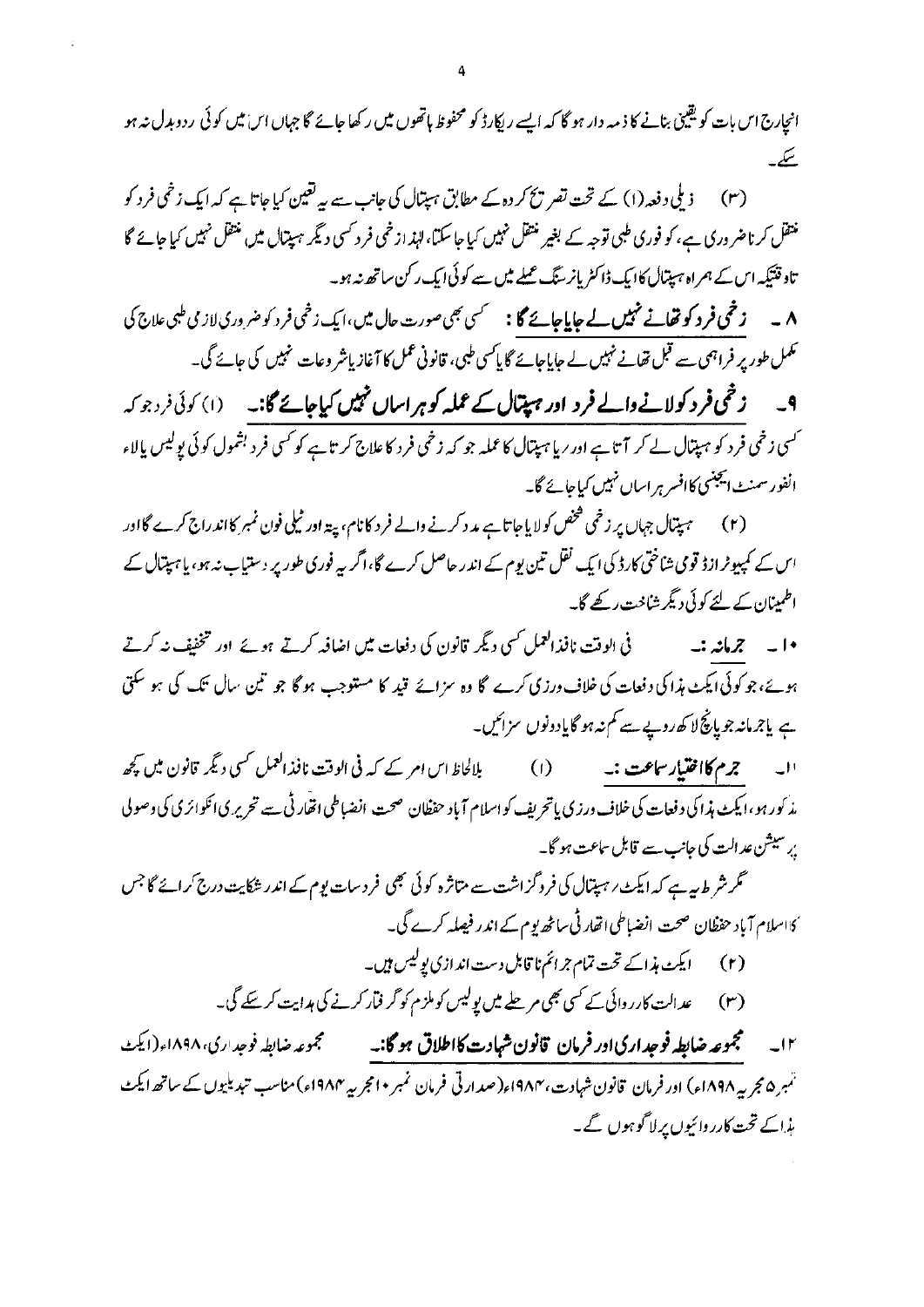(ہ) 
$$
\dot{\xi}_1(z) = \xi_1(z) \xi_2(z) \xi_3(z) \xi_4(z)
$$

- زخمی فر د کو فراہم کر دہ لاز می ر ضر وری طبی علاج یافراہم کئے جانے سے انکار کی تفصیلات؛  $\odot$ 
	- خرچ ہونے والے اخر احات کی تفصیلات؛  $\left( \cdot \right)$
	- ایکٹ ہذاکے اغراض کے لئے متعلقہ معلومات بادیگر کوئی تفصیلات۔ ( C )

ر **پکارڈ اور معلومات کاافشاکرنا :۔** سیپتال زخمی فردیااس کے قانونی در ثاء کی در خواست پر ایسی درخواست کی وصولی  $L = 11$ کے چو دہ یوم کے اندر زخمی فر د کے ضمن میں ہپتال کی جانب سے رکھی گئی تمام ریکارڈ اور معلومات کی نفول کو ظاہر اور فراہم کرے گ -

یے1۔ سم**سم کلی مہم :۔** سماع آباد ہیلت*ھ کیئر ریگ*ولیٹری اتھارٹی، اسلام آباد دارالحکومت علاقہ انتظامیہ اور دیگر نجی اداروں کے تعاون سے عوام، طبی پیشہ ورانہ افراد، پولیس افسران کو ایکٹ ہذا کی رونما ہونے والے شر اکط و قیود کی تعلیم دینے کے لئے با قاعد گی سے ایک آگاہی مہم جلائی جائے گی۔۔

ہر ہپتال ایکٹ ہذا کی تصریحات اور ایسی کوئی ہدایات حبیبا کہ اسلام آباد ہیلتھ کیئر ریگولیٹر ی و قنا ۱۸۔ ہدایات:۔ فو قناسی ہنگامی صورت سے نبر دآزماہونے کے لئے جاری کرے کی پیروی کرے گا۔

- ایکٹ ہذاکے اغراض پر عمل کرنے کے لئے وفاتی حکومت قواعد وضع کرے گی۔ قواعد :۔  $-19$ 
	- ۲۔ بل کامقصد بالا بیان کر دہ اغراض کا حصول ہے۔